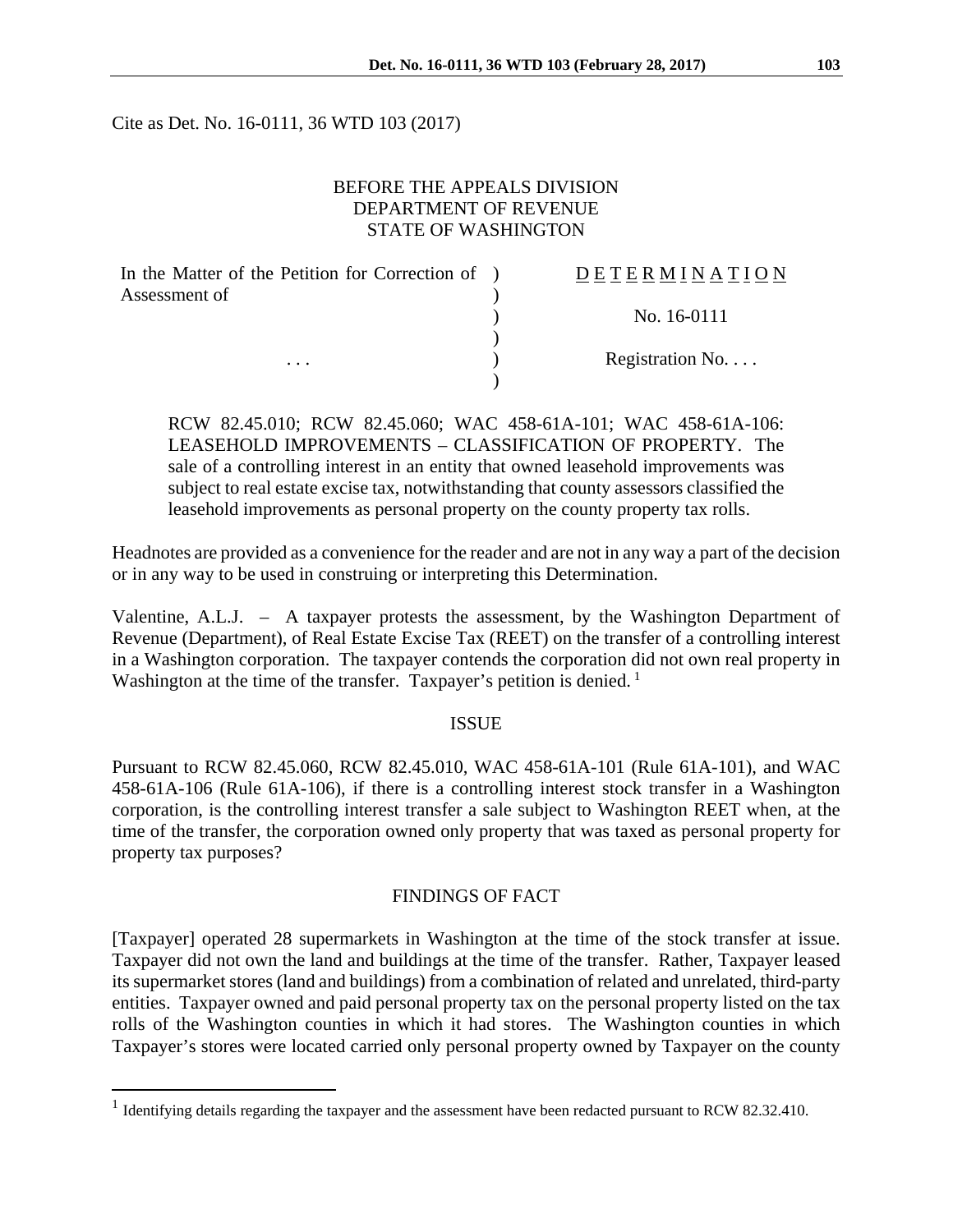tax rolls. None of the leases required that Taxpayer remove leasehold improvements<sup>2</sup> at the end of the lease.<sup>3</sup>

On March 10, 2011, Taxpayer sold 100 percent of its stock to [LLC] pursuant to a stock purchase agreement, dated January 31, 2011. Section 2.9(a) of the stock purchase agreement reads, in pertinent part: "Neither the Company nor any of its Subsidiaries owns any real property or interest (other than leasehold interest) in real property." Although Taxpayer transferred more than 50 percent of its stock, Taxpayer did not complete and file a REET affidavit at the time of the transfer because its belief was that it did not own real property in Washington.4

The Department's Special Programs Division (Special Programs) reviewed the stock transfer and determined that REET was due on the value of Taxpayer's property classified as Leasehold Improvements listed on the county tax rolls.<sup>5</sup> Special Programs contends that Leasehold Improvements are real property, the sales of which are subject to REET.

Taxpayer asserts that the Leasehold Improvements at issue are personal property and, thus, not subject to REET. The various county tax rolls listed Leasehold Improvements separately from items of personal property such as furniture and computer equipment. Taxpayer did not provide a detailed description of what exactly constituted the Leasehold Improvements listed on the county tax rolls. Rather, it is Taxpayer's position that REET is not due on the value of the Leasehold Improvements because the Leasehold Improvements are carried on the county tax rolls as personal property.

## ANALYSIS

RCW 82.45.060 imposes an excise tax "upon each sale of *real property*." (Emphasis added.) *See also* WAC 458-61A-100. RCW 82.45.010(1) defines the term "sale," for real estate transactions, as "any conveyance, grant, assignment, quitclaim, or transfer of ownership or title to *real property* . . . for a valuable consideration." (Emphasis added.) In addition, the term sale also includes "the grant, assignment, quitclaim . . . or transfer of *improvements constructed upon leased land*." *Id.*  (Emphasis added.) RCW 82.45.080 imposes the REET obligation on the seller.

RCW 82.45.032 defines the terms "real estate" and "real property" as "any interest . . . in land or anything affixed to land, [. . . . The term includes . . .] improvements constructed upon leased

 $\overline{a}$ 

<sup>&</sup>lt;sup>2</sup> "Leasehold improvements (or tenant improvements) are items put in place specifically for use by a tenant. They differ physically from trade/domestic fixtures in that they are constructed on site rather than merely installed (or modified and installed). Examples include the build-out of a reception area or an office space with partitions, cabinets and countertops." http://www.appraisalinstitute.org/assets/1/7/guide-note-5.pdf (Appraisal Institute website last visited on March 21, 2016.)

<sup>&</sup>lt;sup>3</sup> Special Programs reviewed the leases. Although most of the leases allowed Taxpayer to remove the leasehold improvements and/or allowed the lessors to require the removal, none of the leases expressly required removal by the lessee.

<sup>4</sup> RCW 82.45.010(2)(a) explains that "[t]he term 'sale' also includes the transfer or acquisition within any twelvemonth period of a controlling interest in any entity with an interest in real property located in this state for a valuable consideration." There is no dispute in this case that a controlling interest transfer for valuable consideration occurred. 5 <sup>5</sup> Special Programs reviewed the tax rolls of the counties in which Taxpayer leased the land and buildings. Special Programs totaled the amounts listed as Leasehold Improvements and based the REET assessment on that amount. There is no dispute that Taxpayer owned the property classified as leasehold improvements.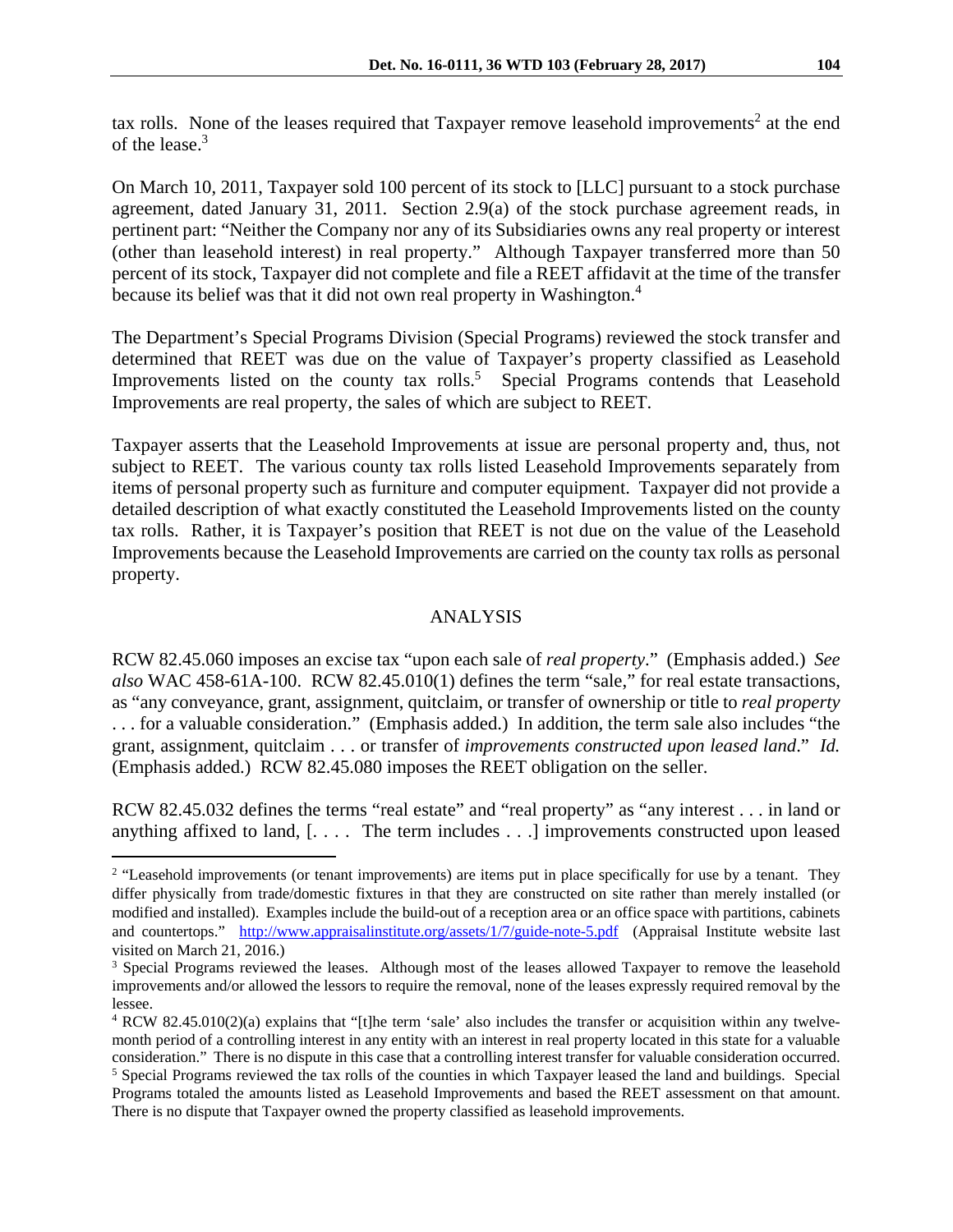land." RCW 84.04.090 defines the term "real property" as follows: "The term 'real property' for the purposes of taxation shall be held and construed to mean and include the land itself . . . *and all buildings, structures or improvements or other fixtures of whatsoever kind thereon* . . ." (Emphasis added.) Rule 61A-102(16) adds the following definition: "[Real estate] or [real property] means any interest . . . in land or *anything affixed to land . . . .*" (Emphasis added.) Thus, the term "improvement" can mean something other than a shell building or structure. RCW 82.45.032; RCW 84.04.090.

Rule 61A-106(1)(b) states that "[t]he transfer of a lessee's interest in a leasehold for valuable consideration is taxable to the extent the transfer includes any improvement constructed on leased land." Rule 61A-106(1)(a) explains that "[t]he sale of improvements constructed on real property is subject to the real estate excise tax if the contract of sale does not require that the improvements be removed at the time of the sale." If the sales contract requires that the improvements be removed from the land as part of the sale, REET does not apply to the sale of the improvements. Rule 61A-106(3). In this case, none of the leases require that the lessee remove the leasehold improvements at the termination of the lease.

RCW 82.45.030(4) explains that the assessed value of the property sold will be used as the sale price of the property if "the total consideration for the sale cannot be ascertained or the true and fair market value of the property to be valued at the time of sale cannot be reasonably determined." *See also* Rule 61A-106(1)(b). Rule 61A-101(4) states that the "selling" price means "the true and fair value of the . . . property . . . at the time the controlling interest is transferred." A fair market appraisal<sup>6</sup> of the property or an allocation of assets made pursuant to section 1060 of the Internal Revenue Code<sup>7</sup> are two methods that may be used for determining true and fair value. Rule 61A- $101(4)(a)(i)$  and (ii). If the true and fair market value of the property at issue cannot be reasonably determined by either of the aforementioned methods, "the market value assessment for the property maintained on the county property tax rolls at the time of the sale will be used as the selling price." Rule  $61A-101(4)(b)$ .

The Department addressed the issue of whether leasehold improvements are subject to REET in Det. No. 00-122, 20 WTD 461 (2000): "[U]nder the REET statutes, REET applies to the transfer of leasehold improvements when the lessee owns the improvements . . . ." [RCW 82.45.032(1).] Also in 20 WTD 461, the Department stated the following: "We believe the statutes and rules relating to the real estate excise tax (REET) provide a more appropriate basis for classifying the assets purchased. The issue is what tax was appropriate for the sale, not what tax is appropriate for property tax assessment purposes." Thus, the Department's position is that the classification of leasehold improvements for property tax purposes is not determinative as to whether the property is subject to REET when sold.

 $\overline{a}$ 

<sup>&</sup>lt;sup>6</sup> Taxpayer did not submit an appraisal of the property at issue.<br><sup>7</sup> Taxpayer submitted a copy of its Form 8504 (Asset Acquisiti

 $7$  Taxpayer submitted a copy of its Form 8594 (Asset Acquisition Statement Under Section 1060), but the form does not include a breakdown of the fair market value of the Class V property (tangible property and other assets). Thus, it is impossible to determine the value of the leasehold improvements from Form 8594. We also note that the aggregate fair market value of the Class V assets differs from the allocated sales price.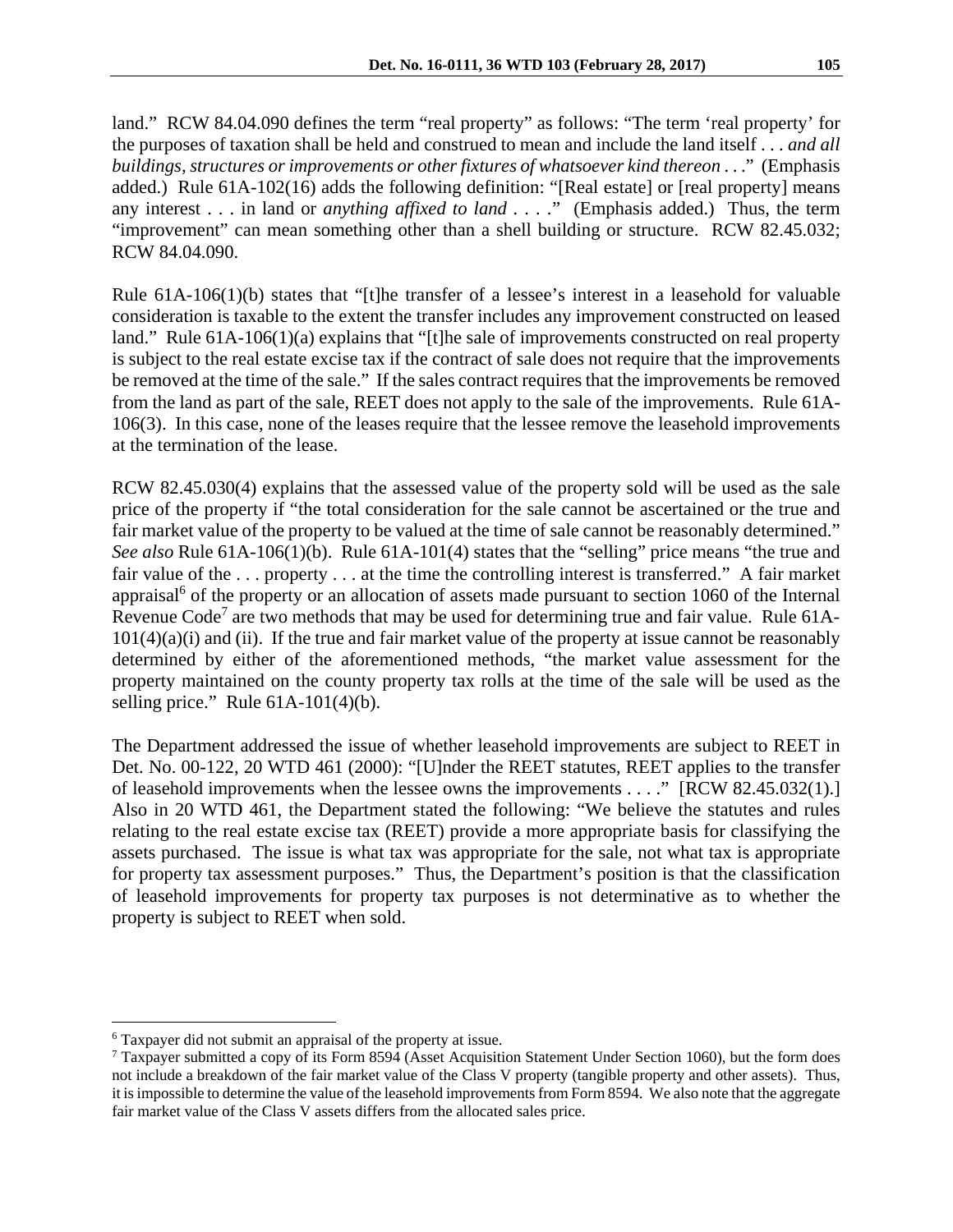Taxpayer contends that the Department's position is the opposite based on Det. No. 00-121, 21 WTD 281(2002). Specifically, Taxpayer points to this language in the determination:

The parties, apparently, agree that the price paid for the stock does not reflect the true and fair value of the real property. The Department has used alternative means to compute true and fair value. The taxpayer has not suggested that the price paid for the stock equates to the true and fair value of the [Subsidiary] real property. Neither has the taxpayer proposed any other method for determining the measure of REET, such as a "fair market appraisal" or an "allocation of assets" pursuant to section 1060 of the Internal Revenue Code.

. . . .

Rather than availing itself of the opportunity to measure the tax by an alternative means of establishing the true and fair value, i.e. an appraisal, the taxpayer has challenged the county assessor's valuation of the property. The assessor's valuation, necessarily, contains a characterization of property as real or personal. The assessor's valuation is its valuation, and we will not disturb the assessor's valuation by adjustments to that characterization.

Thus, Taxpayer argues that since the county assessors in the present case classified the leasehold improvements as personal property for property tax purposes, there is no REET due for the sale of real property.

21 WTD 281, however, can be distinguished from the case at issue. The language in 21 WTD 281 highlighted by Taxpayer applies to the *valuation* of the property. The determination clearly states that "we will not disturb the assessor's *valuation* by adjustments to that characterization." (Emphasis added.) In addition, in the beginning of the second cited paragraph above, the Department states that the taxpayer "challenged the county assessor's valuation of the property" and did not "[avail] itself of the opportunity to measure the tax by an alternative means of establishing the true and fair value, i.e. an appraisal."

In the present case, Taxpayer objects to the REET assessment because the county assessors carried the leasehold improvements on the personal property tax rolls. Taxpayer does not object to the actual valuation of the leasehold improvements *per se*. We also note that we did not find, nor did Taxpayer offer, citations to any Washington statutes or controlling case law that states REET, a transaction or excise tax, will not be due on the sale of leasehold improvements simply because the leasehold improvements are carried on the personal property tax rolls. In addition, the county assessors listed the leasehold improvements on the tax rolls separately from other property that was clearly personal property, such as furniture, computer equipment, and other machinery and equipment. Thus, even the county assessors distinguished the leasehold improvements from other types of personal property.

In summary, the controlling interest transfer at issue included the sale of leasehold improvements. Taxpayer owned the leasehold improvements at the time of the transfer. None of the leases required that the leasehold improvements be removed at termination of the leases. REET is due on the value of the leasehold improvements. Special Programs was authorized to use the assessor's valuation of the property. Taxpayer's petition is denied.